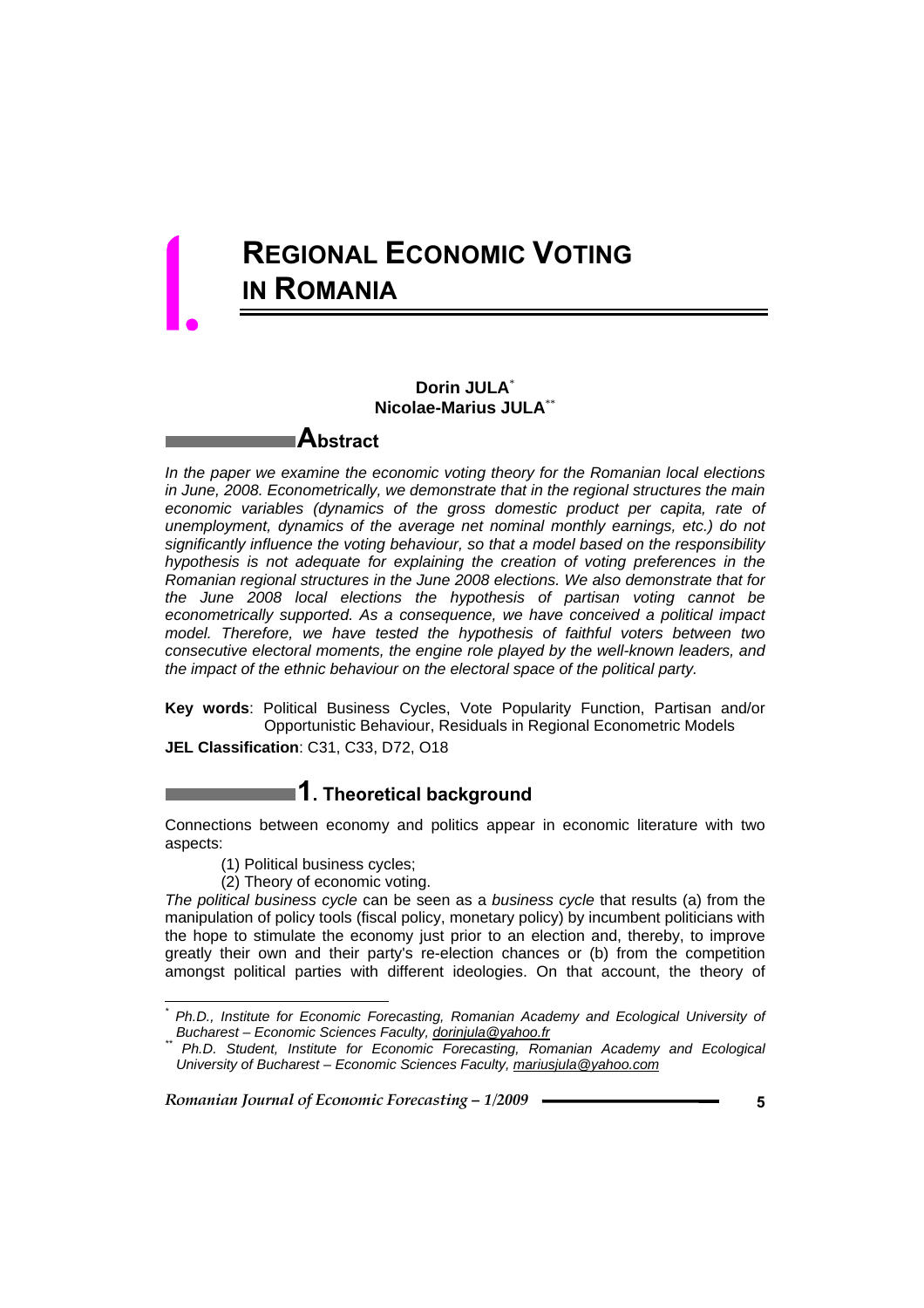political business cycle investigates the relationship between political cycles and economic cycles, namely how the timing of elections, the ideological orientation of governments and the nature of the competition among the political parties influence unemployment, economic growth, inflation, and the use of various monetary and fiscal policy instruments.

The two main types of political business cycles are:

- *election cycles,* generated by governments manipulating the economy to maximize re-election chances (opportunistic cycles models), and
- *partisan cycles,* generated by the change of governments pursuing different goals (Alesina, Roubini and Cohen, 1997).

Also, in literature, models based on the *syntheses* between *opportunistic and partisan*  political behaviour have been built (Fray and Schneider, 1978). Further on, to set out from the opportunistic-ideological spectrum of political motivation, the models of the political business cycles can be classified according to the expectations that individuals are assumed to have.

In the paper we will stress the other aspect of the relation between politics and economics, meaning that we examine the effect of economic conditions on the election results (theory of economic voting). Concerning the standard theory of economic voting, Owen and Tucker (2007) asserted: "In its most straightforward form, the predominant model of economic voting employed in studies of established democracies expects that voters will tend to punish the incumbent in bad economic times and reward the incumbent when the economy is doing well"<sup>1</sup>, or as Lewis-Beck and Stegmaier (2000, p. 183) affirmed: "The citizen votes for the government if the economy is doing all right; otherwise, the vote is against"<sup>2</sup>. That is because "after all, nothing is more fundamental to popular control than the idea that citizens hold government officials accountable for their collective actions" (Kuklinski and West 1981,  $\overline{p}$ . 437)<sup>3</sup>. According to Nannestad and Paldam (1994)<sup>4</sup>, this is the so-called *responsibility hypothesi*s: the voters hold the current government responsible for the state of the economy.

There is nowadays a rich literature dedicated to this subject. Or, as Anderson stated  $(2007, p. 273)^5$ , by the end of the twentieth century the flow of scholarly papers on the topic had "changed from a trickle to a torrent of over 300 articles and books on

<sup>&</sup>lt;sup>1</sup> Owen A., Tucker J.A., 2007, It's a Multifaceted Economic Effect, Stupid! Conventional vs. Transitional Economic Voting in Poland, 1997-2005*, p. 4 (Annual Meeting of the Midwest Political Science Association, April 12-15, Chicago, IL.* 

*http://homepages.nyu.edu/~jat7/MPSA\_13-3\_ Owen\_Tucker.pdf). 2 Lewis-Beck M.S., Stegmaier M., 2000, "Economic Determinants of Electoral Outcomes",* 

Annual Review of Political Science*, June, Vol. 3: 183-219. 3 Kuklinski J.H., West D.M., 1981, Economic expectations and voting behaviour in United States House and Senate elections.* American Political Science Review*. 75:436–47 4*

*Nannestad P., Paldam M., 1994, "The VP-function: a survey of the literature on vote and* 

*popularity functions after 25 years",* Public Choice *79:213–45 5 Anderson C.J., 2007, "The End of Economic Voting? Contingency Dilemmas and the Limits of Democratic Accountability",* Annual Review of Political Science*, vol. 10: 271-296*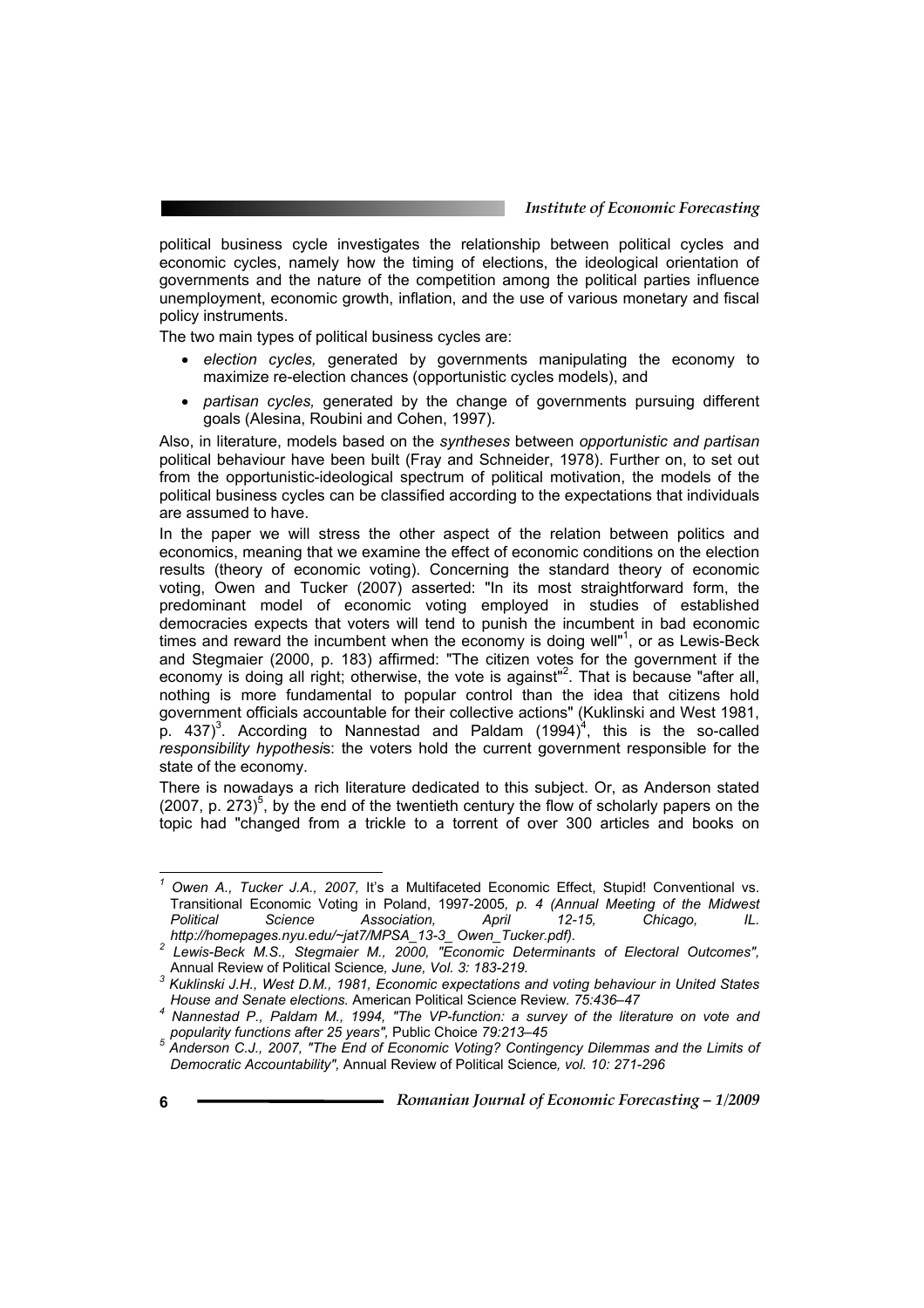economics and elections" (Lewis-Beck and Stegmaier 2000, p. 183) and covered virtually every democracy for which data on economics and elections were available.

The connection between vote and the condition of the economy is recognized not only in academic researches, but also in the analyses of the policymakers. The statement of Harold Wilson<sup>6</sup>, former British Prime Minister is well known: "All political history shows that the standing of a Government and its ability to hold the confidence of the electorate at a General Election depend on the success of its economic policy"<sup>7</sup>.

Just after the first free electoral moment (in the early 90'), in the former communist countries studies regarding the effect of economic conditions on the election results have started to appear. Moreover, a review carried out by Tucker (2002, p. 271)<sup>8</sup> concerning the study of the economic impact on post-communist elections and voting counted over 100 articles in only 16 academic journals between 1990 and 2000. Obviously, these studies started to consider also the economic and political features of those countries. The outcome was the creation of some models starting from the main hypotheses in the standard model. For example, Tucker (2002, 2005, 2006) make the following "two assumptions to craft a model that is based on the partisan approach to economic voting but is appropriate for the post-communist context<sup>®</sup>: (1) voters have low levels of information about political parties, and (2) instead of assuming that voters are guided by concerns with specific economic problems, he assumes that they have general concerns about the economy; they react to it either being "bad" or "good"<sup>10</sup>

## **2. Empirical results for Romania**

To explain the creation of voting behaviour in the local elections held in Romania in June 2008, we start in a first approach to Anderson's idea (2007), which is: "Given citizens' limited willingness and capacity to process complex information about politics, reward and punishment should most easily be detectable with regard to the performance of the economy - after all, the economy is perhaps the most perennially talked-about issue during election campaigns in democracies". Consequently, we examine the effect of economic conditions on municipal election results.

First, we have tested whether there is an econometric relation between the votes for candidates representing the ruling party and the state of economy, the so-called *responsibility hypothesi*s. Practically, we have tested the connection between the votes for the ruling party (National Liberal Party) in the elections for County Councils of June  $1<sup>st</sup>$ , 2008, and the local economic conditions existing just before the elections. The

 *6 Harold Wilson (11 March 1916 – 24 May 1995), Prime Minister of the United Kingdom from* 

*<sup>1964</sup> to 1970, and again from 1974 to 1976. 7 Quoted by Watt (1968, p. 15): Watt D., 1968 "Labour's hard road to recovery",* Financial Times, *March 8:15. 8*

*Tucker J.A., 2002, "The First Decade of Post-Communist Elections And Voting: What Have We* 

*Studied, and How Have We Studied It?",* Annual Review of Political Science*, vol. 5: 271-304. 9 Tucker J.A., 2005, "Red, Brown, and Regional Economic Voting: Russia, Poland, Hungary, Slovakia, and the Czech Republic from 1990-99", Annual Meeting of the Mid-West Political Science Association, Chicago, IL and the University of Michigan's New Challenges for Political Parties and Representation Conference, May 6-7. 10* Idem*, p. 6.*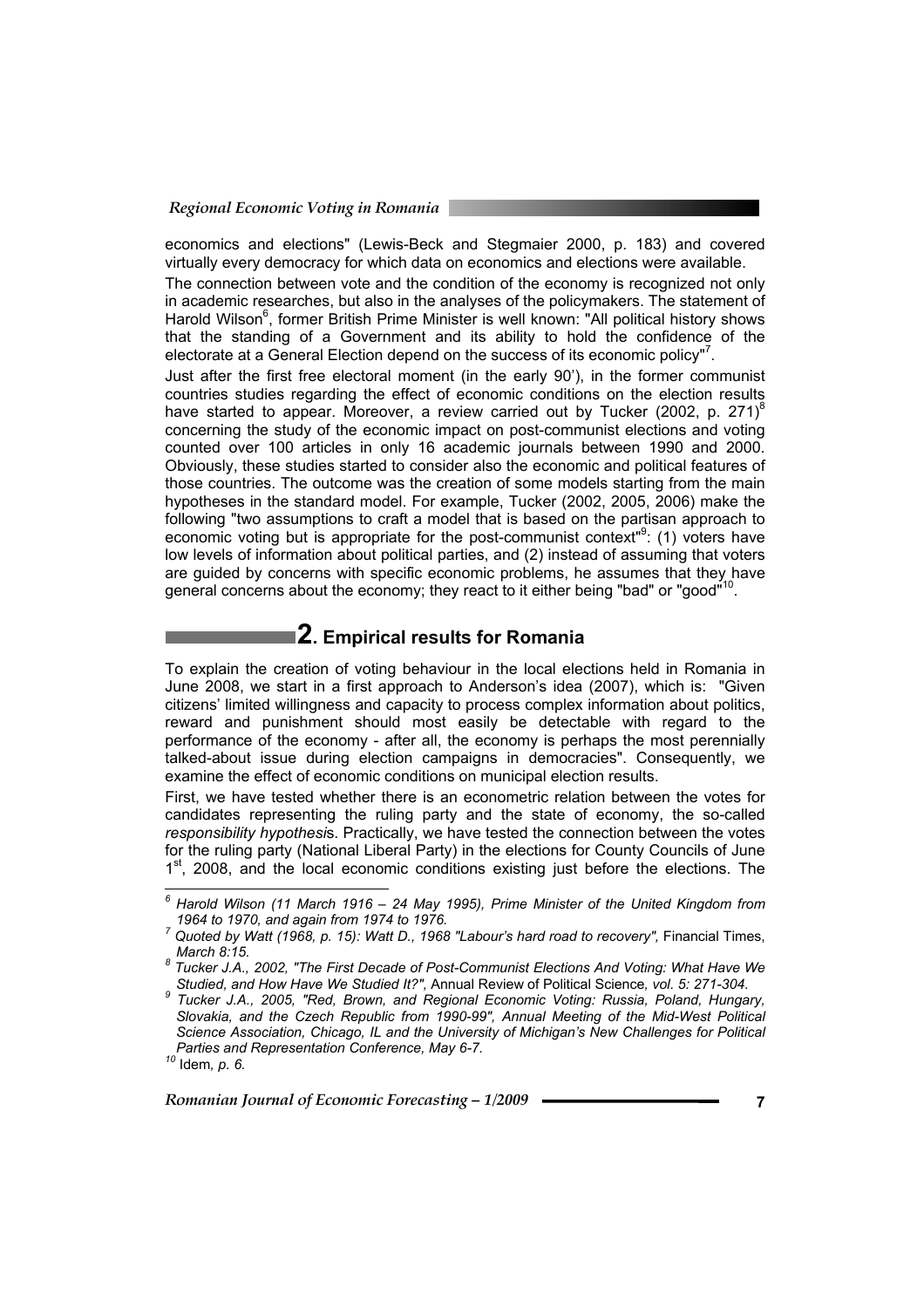economic conditions are represented by the unemployment rate recorded in the 42 counties in May 2008 (U)<sup>11</sup>, the dynamics of Gross Domestic Product per capita  $(dGDP)^{12}$  and the evolution of the Average Net Nominal Monthly Earnings –  $dANME^{13}$ . The estimated model was:

> $NLP_t = a_0 + a_1U_t + a_2 \cdot dGDP_t + a_3 \cdot dANME_t + a_4 \cdot dumCV_t +$ +  $a_5$ ·dumHR<sub>t</sub> +  $e_6$

where:

| <b>NPL</b> |     | vote for National Liberal Party (incumbent party) in the elections                                          |
|------------|-----|-------------------------------------------------------------------------------------------------------------|
|            |     | for County Councils, 1 <sup>st</sup> June, 2008;                                                            |
| U          |     | rate of unemployment, by counties, in May 2008;                                                             |
| dGDP       |     | dynamics of the gross domestic product per capita, by counties,<br>yearly estimations (2007 = $100\%$ );    |
| dANME      |     | dynamics of the average net nominal monthly earnings, by<br>counties, yearly estimations $(2007 = 100\%)$ ; |
|            |     | county, $t = 1, 2, , 42$ ;                                                                                  |
| dumCV      | $=$ | dummy variables used for Covasna county;                                                                    |
| dumHR      | Ξ.  | dummy variables used for Harghita county;                                                                   |
| e          |     | error variable.                                                                                             |
|            |     |                                                                                                             |

We use the dummy variables for Covasna and Harghita counties due to the stable fidelity of the voters from those counties for the Democratic Alliance of Hungarians in Romania (ethnic vote).

The expected results are:

- $a_1 < 0$  increase in unemployment rate has a negative effect on voting for incumbents,
- $a<sub>2</sub>$  > 0 economic development increases the electoral chances for incumbent party

 $a_3$  > 0 increase in wages has as effect an increase in votes for incumbents. The obtained results for the local elections in Romania (June,  $1<sup>st</sup>$ , 2008) are not econometrically significant:

| Explanatory variable | Coefficient    |            | t-Statistic |
|----------------------|----------------|------------|-------------|
|                      | Symbol         | Value      |             |
| Constant             | a <sub>0</sub> | 20.4921    | 2.518       |
|                      | a <sub>1</sub> | 0.6892     | 0.944       |
| dGPD                 | a <sub>2</sub> | $-0.0004$  | $-0.572$    |
| <b>dANME</b>         | a <sub>3</sub> | $-0.0858$  | $-0.153$    |
| dumCV                | a,             | $-22.0212$ | $-3.245$    |
| dumHR                | a <sub>5</sub> | $-18.2289$ | $-2.793$    |

 $R^2$  = 0.35, Durbin Watson statistic = 1.75.

\*) Significant at 5% level.

\*\*) Econometrically non-significant.

l

*<sup>11</sup> National Institute of Statistics, 2008,* Monthly Statistical Bulletin *5: "Number of Registered* 

*Unemployed, by County, at the End of May 2008", p.126, table 78. <sup>12</sup> Because we do not have quarterly estimation of regional GDP (at NUTS-3 level), we have used the yearly estimations of National Commission for Prognos* 

*used the yearly estimations of National Commission for Prognosis, see www.cnp.ro 13 Yearly estimations of National Commission for Prognosis, see www.cnp.ro*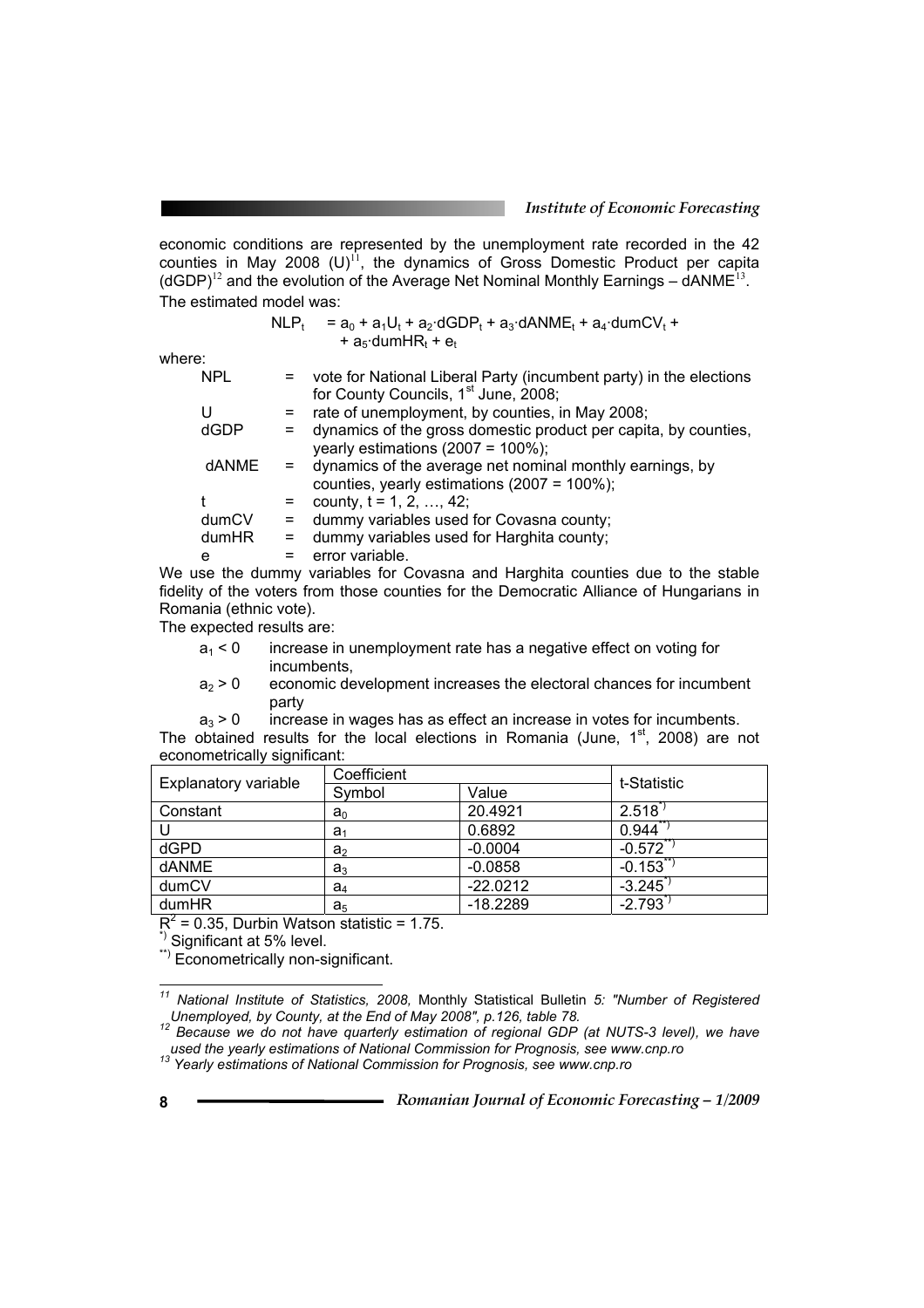#### *Regional Economic Voting in Romania*

The estimators  $a_1$ ,  $a_2$  and  $a_3$  are not significantly different from zero.

Next, we test other models, based also on the responsibility hypothesis. After the general elections in 2004, the resulted government included the DA-Alliance (Justice and Truth Alliance – in Romanian "Dreptate şi Adevăr" – formed by the National Liberal Party and the Democratic Party), together with the Democratic Alliance of Hungarians in Romania. Although on April 11, 2007 the DA-Alliance was politically dissolved and the Democratic Party was excluded from the government, we have tested the hypothesis of a common perception (NLP + DP) at the electorate's level, through a model such as:

$$
Former D.A. - Alliancet = b0 + b1 · Ut + b2 · dGDPt + b3 · dANMEt +
$$

+  $b_4$ ·dumCV<sub>t</sub> +  $b_5$ ·dumHR<sub>t</sub> +  $\varepsilon_t$ ,

where the variable *Former D.A. – Alliance* collects the votes for the National Liberal Party and the Democrat-Liberal Party. The Democratic-Liberal Party was constituted in December, 2007 by the merger between the Democratic Party and the Liberal Democratic Party<sup>14</sup>.

Neither this model is econometrically significant (the estimators  $b_1$ ,  $b_2$  and  $b_3$  are not significantly different from zero for a reasonable confidence level):

| Explanatory variable      | Coefficient    |            | t-Statistic |  |
|---------------------------|----------------|------------|-------------|--|
|                           | Symbol         | Value      |             |  |
| Constant                  | $D_0$          | 37.9628    | 3.561       |  |
|                           | $\mathsf{D}_1$ | 0.2941     | 0.307       |  |
| dGPD                      | D <sub>2</sub> | $-0.0009$  | $-1.075$    |  |
| dANME                     | $D_3$          | 1.0640     | 1.448       |  |
| dumCV                     | $D_4$          | $-50.6484$ | $-5.697$    |  |
| dumHR                     | D <sub>5</sub> | $-41.6028$ | $-4.866$    |  |
| $x_1$ $\ldots$ $x_n$<br>. |                |            |             |  |

\*) Significant at 5% level

\*\*) Econometrically non-significant

 $R^2$  = 0.627, Durbin Watson statistic = 1.705.

We have not included in such an economic-political model the Democratic Alliance of Hungarians in Romania (DAHR) because the votes for that alliance are not political votes, but based on ethnic criteria (the percentage of DAHR votes in the total votes for each county is similar to the percentage of the Hungarian population in that county).

As a conclusion, a model based on the responsibility hypothesis is not adequate for explaining the creation of voting preferences in the regional structures in Romania in the June 2008 elections.

Based on this conclusion, we have tested a *partisan* model. Only the Social Democratic Party of Romania (SDP) can be loosely classified as a centre-left party, although the right-left division in Romania is quite blurred<sup>15</sup>. Therefore, we test the hypothesis that in the poor areas and in those with high unemployment rate the votes go to the left-wing party, namely SDP. Thus, we test the model:

 $SDP_t = c_0 + c_1U_t + c_2$ ·dGDP<sub>t</sub> + c<sub>3</sub>·dANME<sub>t</sub> + c<sub>4</sub>·dumCV<sub>t</sub> + c<sub>5</sub>·dumHR<sub>t</sub> + v<sub>t</sub>

 $\it 14$ <sup>4</sup> The Liberal Democratic Party was a wing detached from the National Liberal Party in December 2006 and officially enlisted on March 1<sup>st</sup>, 2007.

*December 2006 and officially enlisted on March 1st, 2007. 15 See http://en.wikipedia.org/wiki/Social\_Democratic\_Party\_(Romania).*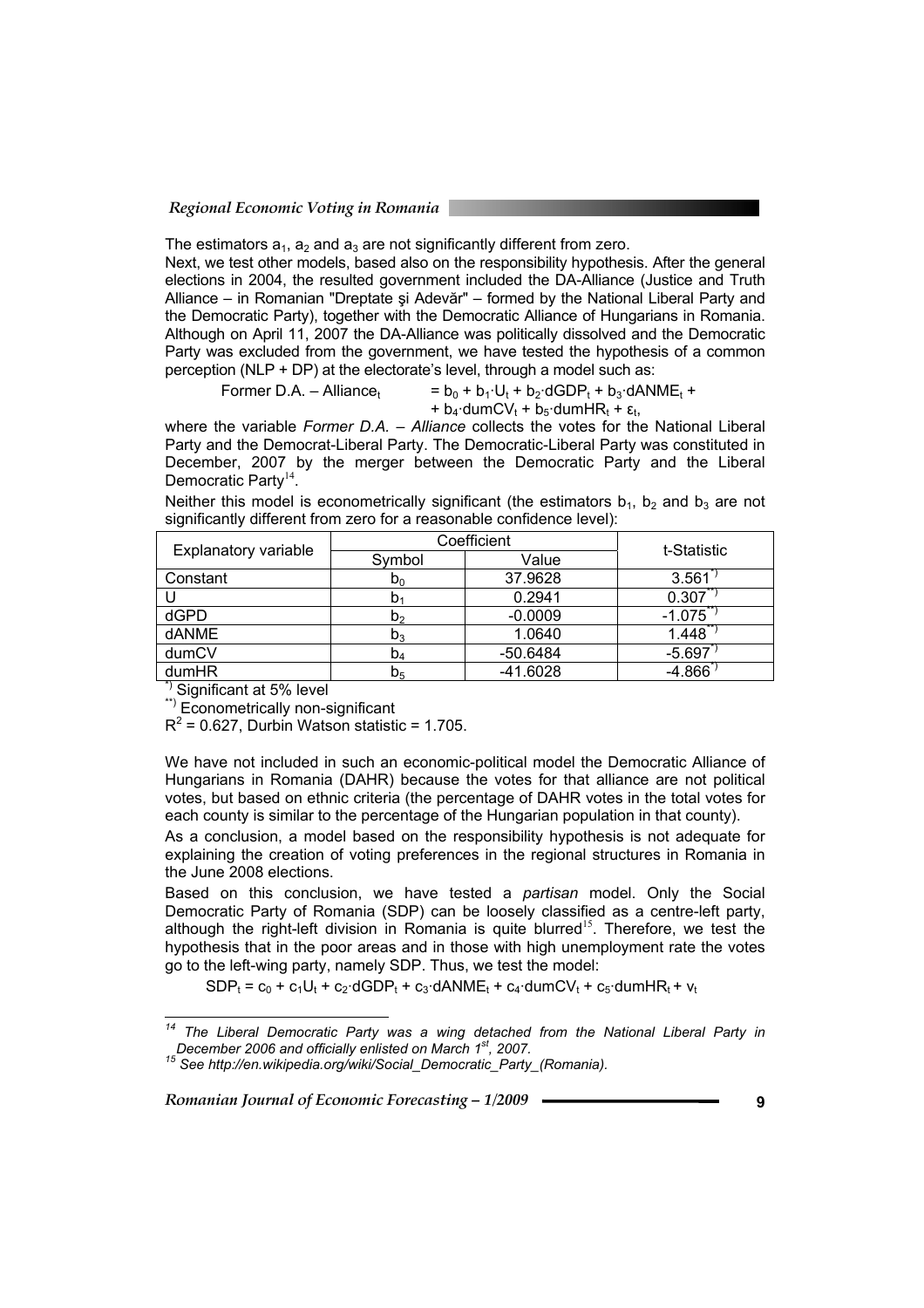## $(v<sub>t</sub>$  is the error variable).

We expect that  $c_1 > 0$  (the unemployed vote for the left-party),  $c_2 < 0$  and  $c_3 < 0$  (in poor areas the people vote with the left-wing party).

These are the results:

| Explanatory variable | Coefficient             |            | t-Statistic |
|----------------------|-------------------------|------------|-------------|
|                      | Symbol                  | Value      |             |
| Constant             | $\mathrm{c}_\mathrm{0}$ | 34.7995    | 3.007       |
|                      | $c_{1}$                 | 1.3283     | 1.279       |
| dGPD                 | C <sub>2</sub>          | 0.0005     | 0.583       |
| dANME                | $\mathtt{C}_3$          | $-1.0446$  | $-1.309$    |
| dumCV                | C4                      | $-31.6950$ | $-3.284$    |
| dumHR                | $\mathtt{C}_5$          | $-25.3350$ | $-2.729$    |

\*) Significant at 5% level.

\*\*) Econometrically non-significant.

 $R^2$  = 0.345, Durbin Watson statistic = 2.10.

The estimators for the coefficients  $c_1$ ,  $c_2$  și  $c_3$  are not statistically significant (not significantly different from zero) on a reasonable level of confidence. This leads to the conclusion that the hypothesis of partisan voting cannot be econometrically supported. An explanation can be found in Tucker's suggestion (2005): "Transporting a simple partisan based approach to the post-communist world is problematic because of the pervasive levels of uncertainty in any new democracy. It is difficult to apply a simple left-right classification scheme to parties in transition countries; both because it is hard to know where parties stand and because they can often change their positions. Moreover, even if analysts could come up with a compelling schema, it would be a stretch to assume that those voters would be able to associate parties of a certain partisan persuasion with specific policies as closely as voters can in established democracies"<sup>16</sup>.

It seems that no evidence (at least through econometric reasons) is found for partisan model in Romanian regional elections, or for the responsibility hypothesis based model.

"The end of economic voting?" asked Christopher J. Anderson in a recent paper<sup>17</sup>. Actually, the stable relationship between economic performance and voter behaviour was challenged by Paldam since 1991<sup>18</sup> (the so-called instability dilemma<sup>19</sup>). In

l *16 Tucker J.A., 2005, "Red, Brown, and Regional Economic Voting: Russia, Poland, Hungary, Slovakia, and the Czech Republic from 1990-99", Annual Meeting of the Mid-West Political Science Association, Chicago, IL and the University of Michigan's New Challenges for Political* 

*Parties and Representation Conference, May 6-7, p.4-5.*<br><sup>17</sup> Anderson C.J., 2007, "The End of Economic Voting? Contingency Dilemmas and the Limits of *Democratic Accountability*", Annual Reviews of Political Science. 10:2

*Democratic Accountability", Annual Reviews of the Vote or Popularity function for country Z, with a* <sup>18</sup> "First X presents an impressive study of the Vote or Popularity function for country Z, with a *nice theory and - most important - very fine econometric fits: a high R<sup>2</sup>, very significant t-ratios, and, in addition, some new econometric trick like the ζ ζ - test from the latest issues of*  Esoterica*. Everybody is impressed, until a few years later Y demonstrates that, by one little change, X's result collapses" (Paldam M. 1991. How robust is the vote function?, Economics* and Politics: The Calculus of Support*, ed. Norpoth H., Lewis-Beck M.S., Lafay J.D., p. 10. Ann Arbor: Univ.Mich. Press).*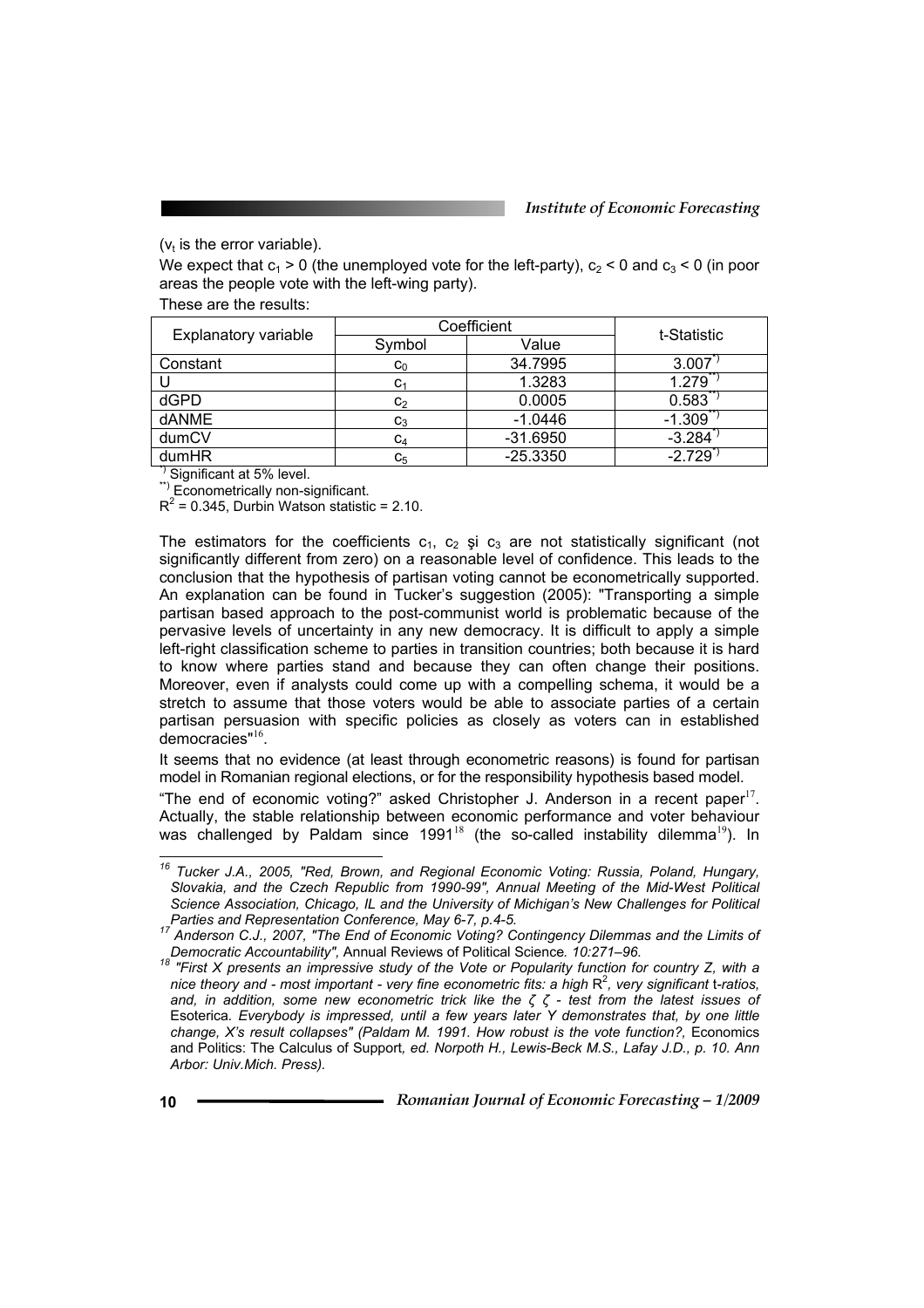Anderson's statement: "After all, in the imperfect world of social science research, the use of different model specifications and different time periods (in time-series research) is bound to lead to at least somewhat different estimates of the relationship between, say, government popularity and the rate of economic growth<sup>"20</sup>.

Although the economic performance cannot explain the voting behaviour in the Romanian regional elections, we accept the hypothesis that votes do not follow a random schema and, as a consequence, we have conceived a political impact model. We have tested in this framework the hypothesis of faithful voters between two consecutive electoral moments and the engine role played by the well-known leaders. Thus, we test the model:

| $\mathsf{Vot\text{-}P}_{\mathsf{2008.t.}}$ | $= \alpha_0 + \alpha_1$ ·Vot-P <sub>2004.t</sub> + $\alpha_2$ ·LEADER-P <sub>2008.t</sub> +<br>+ $\alpha_3$ DUM-ET <sub>2008.t</sub> + $\alpha_4$ OTH <sub>2008.t</sub> + $v_{2008.1}$ |
|--------------------------------------------|----------------------------------------------------------------------------------------------------------------------------------------------------------------------------------------|
| where:                                     |                                                                                                                                                                                        |
|                                            | Vot-P2008,t $=$ Votes for the party P, as shares of total votes in county t, June, 1st<br>$0.0001 - 1.11 - 1.1$                                                                        |

|                  | 2008, local elections                                                                        |
|------------------|----------------------------------------------------------------------------------------------|
| $Vot-P_{2004,t}$ | = Votes for the party P, as shares of total votes in county t, June, $6th$                   |
|                  | 2004, local elections                                                                        |
| LEADER-P         | = Dummy variable, which is 1 if the representative of party $P$ wins the                     |
|                  | County Council on county t, and 0 otherwise;                                                 |
| <b>DUM-ET</b>    | = Dummy variables estimating the ethnic electoral behaviour;                                 |
| <b>OTH</b>       | = Other political variables;                                                                 |
| $\mathsf{v}$     | $=$ the error variable                                                                       |
| $^{\dagger}$     | = county, $t = 1, 2, , 42$                                                                   |
|                  | $\sim$ average that $\sim$ 0 (that is the security and a faithful electronic) $\sim$ 0 (this |

We expect that  $\alpha_1 > 0$ , (that is the occurrence of a faithful electorate),  $\alpha_2 > 0$  (this means that a distinguished leader is able to draw up his party in electoral preferences),  $\alpha_3$  < 0 (ethnic behaviour limits the electoral space of the political party).

These are the obtained results:

1. For the National Liberal Party, the equation is:

Vot-NLP<sub>2008</sub> $_1 = \alpha_0 + \alpha_1$ ·Vot-NLP<sub>2004</sub> $_1 + \alpha_2$ ·LEADER-NLP<sub>20081</sub> +  $\alpha_3$ ·DUM-BUC<sub>20081</sub> +

+ 
$$
\alpha_4
$$
·DUM-SV<sub>2008,t</sub> +  $\alpha_5$ ·DUM-NT<sub>2008,t</sub> +  $\alpha_6$ ·DUM-CV<sub>2008,t</sub> +

+  $\alpha$ <sub>7</sub> DUM-HR<sub>2008,t</sub> +  $v_{2008,t}$ 

The estimators are significantly different from zero and they are in concurrence with the expected values: the votes for the National Liberal Party are positively related to the faithful electorate ( $\alpha_1$  = 0.589874), and the regional prominent leaders draw up the party ( $\alpha_2$  = 9.246123). The impact of well-known leaders was also demonstrated by the negative dummy variables inlaid for Suceava and Neamţ – counties where the important leaders from 2004 of NLP migrated towards other political party. Also in Bucharest, NLP had not a prominent leader able to draw up the political votes for the Local Council.

*19 See chapter 3: "The crucial question: is the instability of the VP-function apparent or inherent?" in the paper Lewis-Beck M.S., Paldam M., 2000, Economic voting: an introduction. Electoral* Studies, *Volume 19, Issues 2-3, June, pp. 113-121*<br><sup>20</sup> Anderson C.J., 2007, "The End of Economic Voting? Contingency Dilemmas and the Limits of

*Democratic Accountability",* Annual Reviews of Political Science*, vol. 10, p.275.*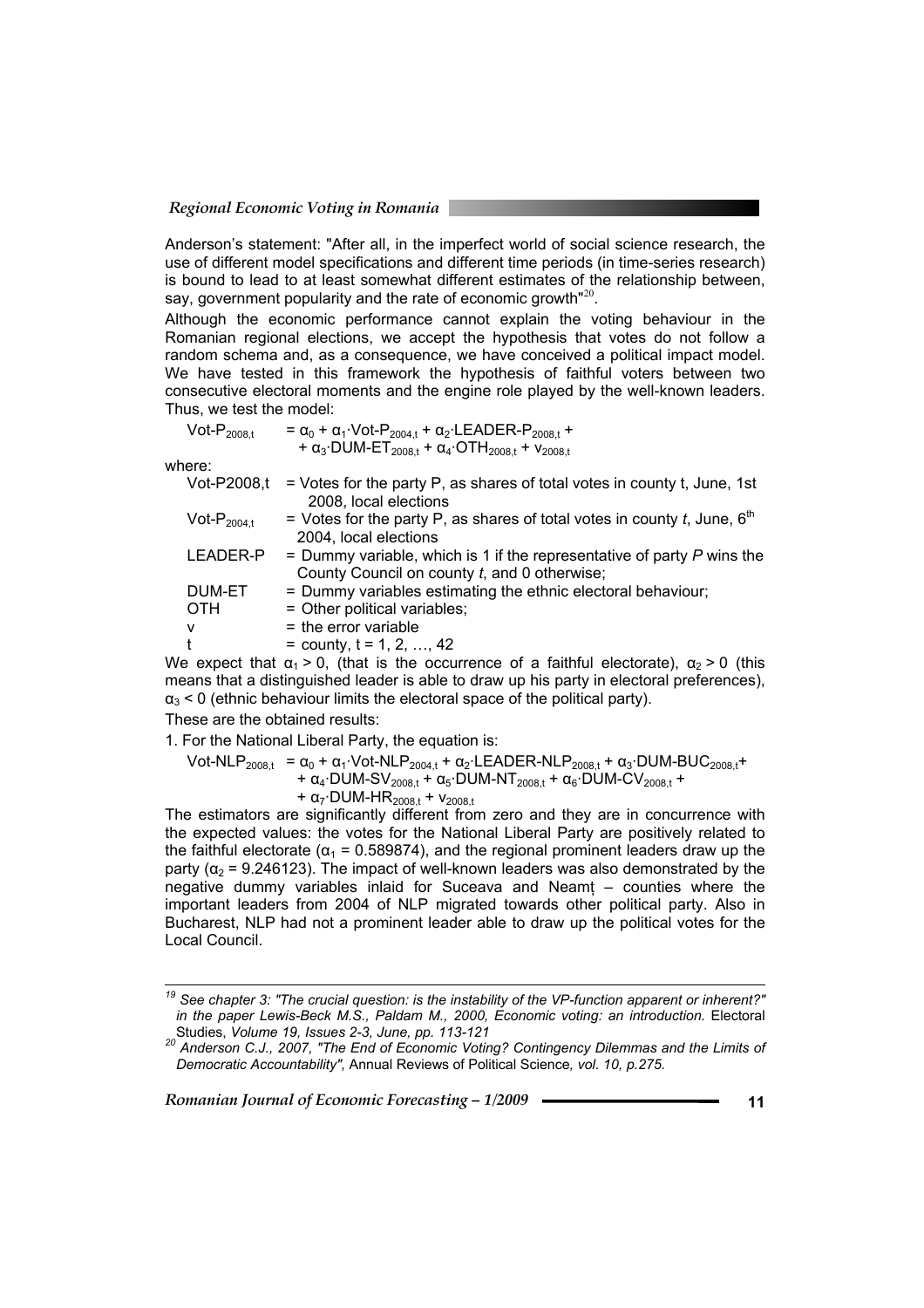#### *Institute of Economic Forecasting*

These are the obtained results:

|                      | Coefficient  |             | t-statistic |
|----------------------|--------------|-------------|-------------|
| Explanatory variable | Symbol       | Value       |             |
| Constant             | $\alpha_0$   | 8.880802    | 2.543851    |
| Vot-NL $P_{2004}$    | $\alpha_1$   | 0.589874    | 3.132387    |
| LEADER-NLP           | $\alpha_2$   | 9.246123    | 4.959472    |
| DUM-BUC              | $\alpha_3$   | $-12.22901$ | $-7.569545$ |
| DUM-SV               | $\alpha_4$   | $-13.80540$ | $-10.18442$ |
| <b>DUM-NT</b>        | $\alpha_{5}$ | $-8.523477$ | $-8.450914$ |
| DUM-CV               | $\alpha_6$   | $-11.21842$ | -4.052888   |
| DUM-HR               | $\alpha_{7}$ | $-8.084730$ | $-2.783665$ |

 $R^2$  = 0.7619, Durbin-Watson statistic = 2.0079.

(All the estimators are significant at least  $99\%^{21}$ )

2. For the Social Democratic Party of Romania the equation is:

Vot-SDP<sub>2008,t</sub> = β<sub>0</sub> + β<sub>1</sub>·Vot-SDP<sub>2004,t</sub> + β<sub>2</sub>·LEADER-SDP<sub>2008,t</sub> + + β<sub>3</sub>·DUM-CV<sub>2008,t</sub> + β<sub>4</sub>·DUM-HR<sub>2008,t</sub> + v<sub>2008,t</sub>

These are the results:

|                      | Coefficient |           | t-statistic |
|----------------------|-------------|-----------|-------------|
| Explanatory variable | Symbol      | Value     |             |
| $Vot-SDP2004$        |             | 0.776903  | 30.04931    |
| LEADER-SDP           | P2          | 6.049016  | 3.829564    |
| DUM-CV               | Pз          | -7.799027 | -30.04931   |
| DUM-HR               | D4          | -1.663674 | -7.189330   |

 $R^2$  = 0.8333, Durbin-Watson statistic = 2.0715.

(All the estimators are significant at least 99%).

The votes for the Social Democratic Party of Romania were cast essentially by the faithful electorate and by the engine role played by the leaders. The ethnic behaviour in Covasna and Harghita counties dwindle the votes for the Social Democratic Party of Romania.

3. For the Democratic-Liberal Party the equation is: γ

Vot-DLP<sub>2008,t</sub> =  $v_0 + v_1$ ·Vot-DLP<sub>2004,t</sub> +  $v_2$ ·LEADER-DLP<sub>2008,t</sub> +  $v_3$ ·DUM-SV<sub>2008,t</sub> + +  $γ_4$ ·DUM-NT<sub>2008,t</sub> +  $γ_5$ ·DUM-CV<sub>2008,t</sub> +  $γ_6$ ·DUM-HR<sub>2008,t</sub> +  $v_{2008,t}$ The obtained results:

| Explanatory variable | Coefficient |          | t-statistic |
|----------------------|-------------|----------|-------------|
|                      | Symbol      | Value    |             |
| Constant             | Y٥          | 12.03840 | 3.862654    |
| Vot-DL $P_{2004}$    |             | 0.868134 | 4.386154    |
| LEADER-DLP           | Y2          | 9.288316 | 5.007201    |
| DUM-SV               | Vз          | 14.00250 | 2.467003    |
| <b>DUM-NT</b>        | Y4          | 14.01889 | 2.508325    |

l *21 For model analysis we used Econometric Views, and the estimation method was Least Squares with White Heteroskedasticity-Consistent Standard Errors & Covariance.*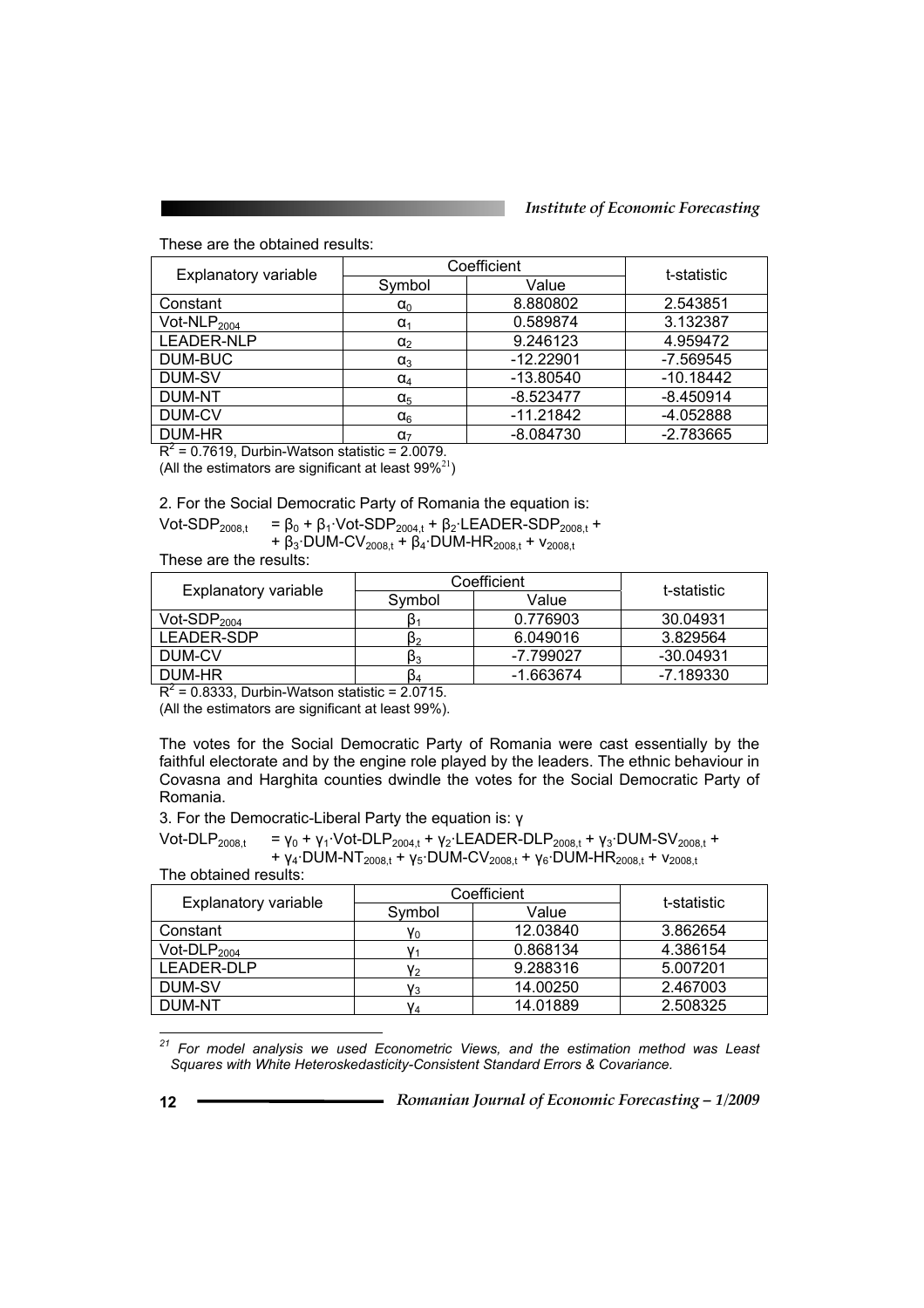#### *Regional Economic Voting in Romania*

|                                                                                     | Coefficient |           | t-statistic |  |
|-------------------------------------------------------------------------------------|-------------|-----------|-------------|--|
| Explanatory variable                                                                | Symbol      | Value     |             |  |
| DUM-CV                                                                              | V5          | -17.00624 | -3.027990   |  |
| DUM-HR                                                                              | V۹          | -12.24872 | -2.166996   |  |
| .<br>.<br>.<br>$\cdot$ $ \cdot$ $\sim$<br>$ -$<br>-----<br>$\overline{\phantom{a}}$ |             |           |             |  |

R2 = 0.7765, Durbin-Watson statistic = 1.7463. (All the estimators are significant at least 95%).

As for the SDP, the votes for the Democratic-Liberal Party were cast by the faithful electorate and by the engine role played by the leaders and the ethnic behaviour decreased the votes for the DLP. An interesting situation was recorded in Suceava and Neamt counties: the leaders' migration from the National LP towards the DLP drifted the votes to DLP.



The voting behaviours at the Romanian regional election of June  $1<sup>st</sup>$ , 2008 were first determined by political reasons (faithful electorate), together with the influence of the leaders and ethnical disturbances. For all parties, the renowned leaders drew up the votes. The inertia in electoral behaviour (devoted voters) advantages all the parties and the ethnical behaviour advantages only a nationalist party.

The electoral impact of economic variables was marginal. Perhaps the probability of reelection of the incumbent party decreases when the economic situation deteriorates, but does not increase following a symmetric schema when the economic performance is "good". For example, through an analysis of the economic voting in Denmark, Nannestad and Paldam (1997) demonstrated that the reaction is about three times stronger to deterioration in the economy than to an improvement<sup>22</sup>. They called this finding the "grievance asymmetry" (voters may react mostly to negative changes than to corresponding positive ones).

# **References**

Albu, L.-L. (2008), "Trends in Structural Changes and Convergence in EU", *Romanian Journal of Economic Forecasting*, Institute for Economic Forecasting, 9(1): 91-101

- Anderson, C.D. (2006), "Economic voting and multilevel governance: a comparative individual-level analysis", *American Journal of Political Science*, 50: 449-63.
- Anderson C.J. (2007), "The End of Economic Voting? Contingency Dilemmas and the Limits of Democratic Accountability", *Annual Review of Political Science*, 10: 271-296.

*Romanian Journal of Economic Forecasting – 1/2009* **13**

l

*<sup>22</sup> Nannestad P., Paldam M., 1997, "The grievance asymmetry revisited: A micro study of economic voting in Denmark,1986-1992",* European Journal of Political Economy*, Volume 13, Number 1, pp. 81-99.*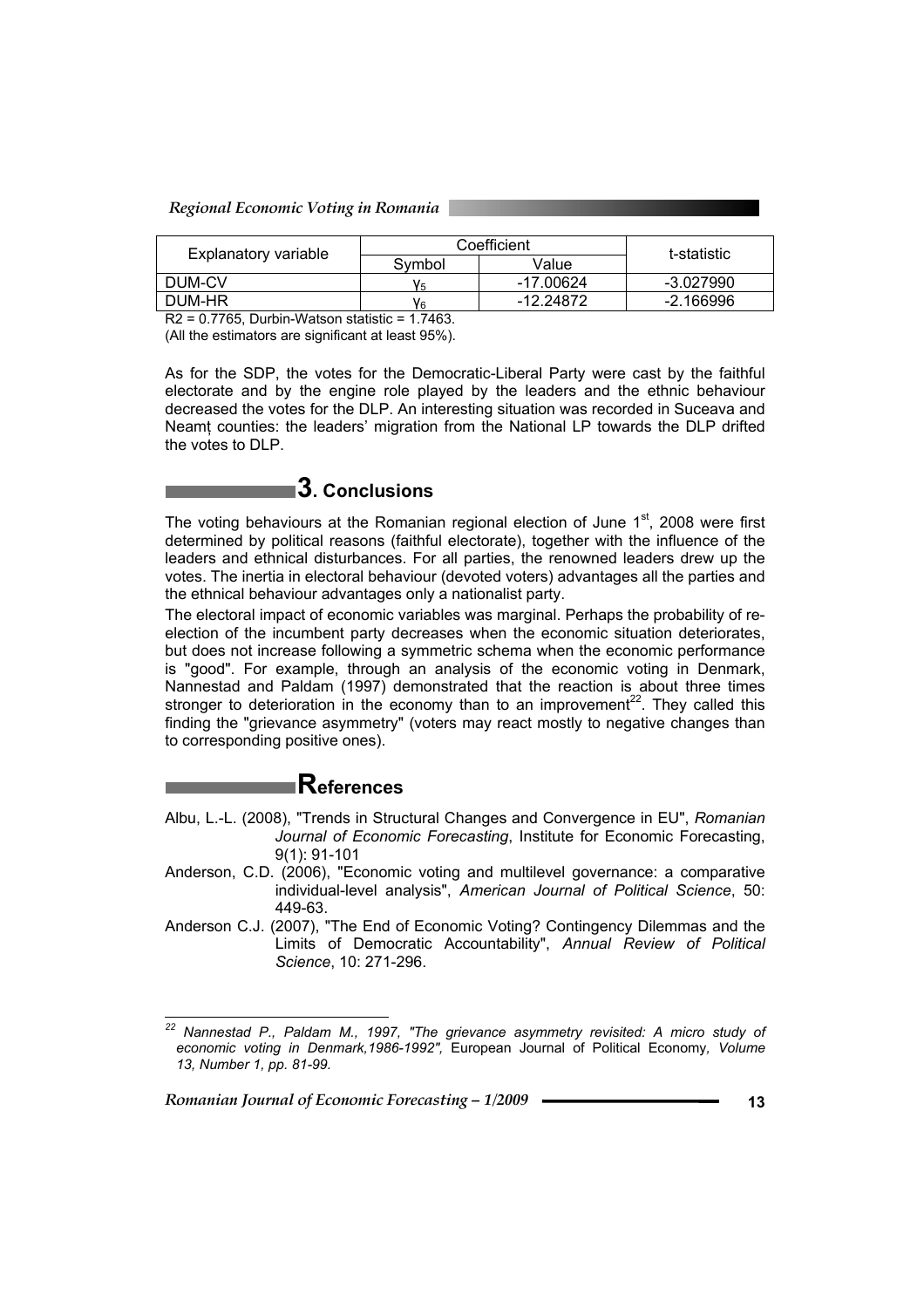Caraiani P. (2007), "An Analysis of the Fluctuations in the Romanian Economy using the Real Bussiness Cycles Approach", *Romanian Journal of Economic Forecasting,* 2/2007.

- Drazen A. (2000), "The Political Business Cycle after 25 Years," *NBER Macroeconomics Annual 2000*, Cambridge MA: MIT Press.
- Drazen A. (2000), "Political Economy in Macroeconomics*"*, Princeton, NJ: Princeton University Press.
- Jula D., Jula N. (2007), "Political Budget Cycles in the Romanian Regions", Joint Congress of the European Regional Science Association  $(47<sup>th</sup>$ Congress) and Association de Science Régionale de Langue Française (44<sup>th</sup> Congress), Paris, August 29<sup>th</sup> - September 2<sup>nd</sup>, http://www.ersa.org/.
- Jula N.-M, Jula D. (2007), *Vote Popularity Function in Romania. Regional Evidences*, Joint Congress of the European Regional Science Association (47<sup>th</sup> Congress) and Association de Science Régionale de Langue Française (44<sup>th</sup> Congress), Paris, August 29<sup>th</sup> - September  $2^{nd}$ , http://www.ersa.org/.
- Kuklinski J.H., West D.M. (1981), "Economic expectations and voting behaviour in United States House and Senate elections", *American Political Science Review*, 75:436–47.
- Lewis-Beck M.S., Paldam M. (2000), "Economic voting: an introduction", *Electoral Studies,* 19( 2-3): 113-121.
- Lewis-Beck M.S., Stegmaier M. (2000), "Economic Determinants of Electoral Outcomes", *Annual Review of Political Science*, 3: 183-219.
- Nannestad P., Paldam M. (1994), "The VP-function: a survey of the literature on vote and popularity functions after 25 years", *Public Choice* 79:213–45.
- Nannestad P., Paldam M. (1997), "The grievance asymmetry revisited: A micro study of economic voting in Denmark,1986-1992", *European Journal of Political Economy*, 13(1): 81-99.
- National Commission for Prognosis, (2008), "Proiectia principalilor indicatori economico – sociali în profil teritorial până în 2011", see www.cnp.ro.
- National Institute of Statistics, (2008), *Monthly Statistical Bulletin* 5: "Number of Registered Unemployed, by County, at the End of May 2008", p.126, table 78.
- Owen A., Tucker J.A. (2007), "It's a Multifaceted Economic Effect, Stupid! Conventional vs. Transitional Economic Voting in Poland", *1997-2005*, Annual Meeting of the Midwest Political Science Association, April 12-15, Chicago, IL., http://homepages.nyu.edu/ ~jat7/MPSA\_13- 3\_Owen\_Tucker.pdf.
- Paldam M. (1991), "How robust is the vote function?", *Economics and Politics: The Calculus of Support*, ed. Norpoth H., Lewis-Beck M.S., Lafay J.D., p. 10. Ann Arbor: Univ.Mich. Press.
- Păuna, B., Ghizdeanu, I., Scutaru, C., Fomin, P., Sâman, C.,: "The « Dobrescu Macromodel » of the Romanian Market Economy – 2005 version – Yearly forecast, Preliminate for 2008", *Romanian Journal of Economic Forecasting*, 4/2008, pp. 206-209.
- **14** *Romanian Journal of Economic Forecasting 1/2009*